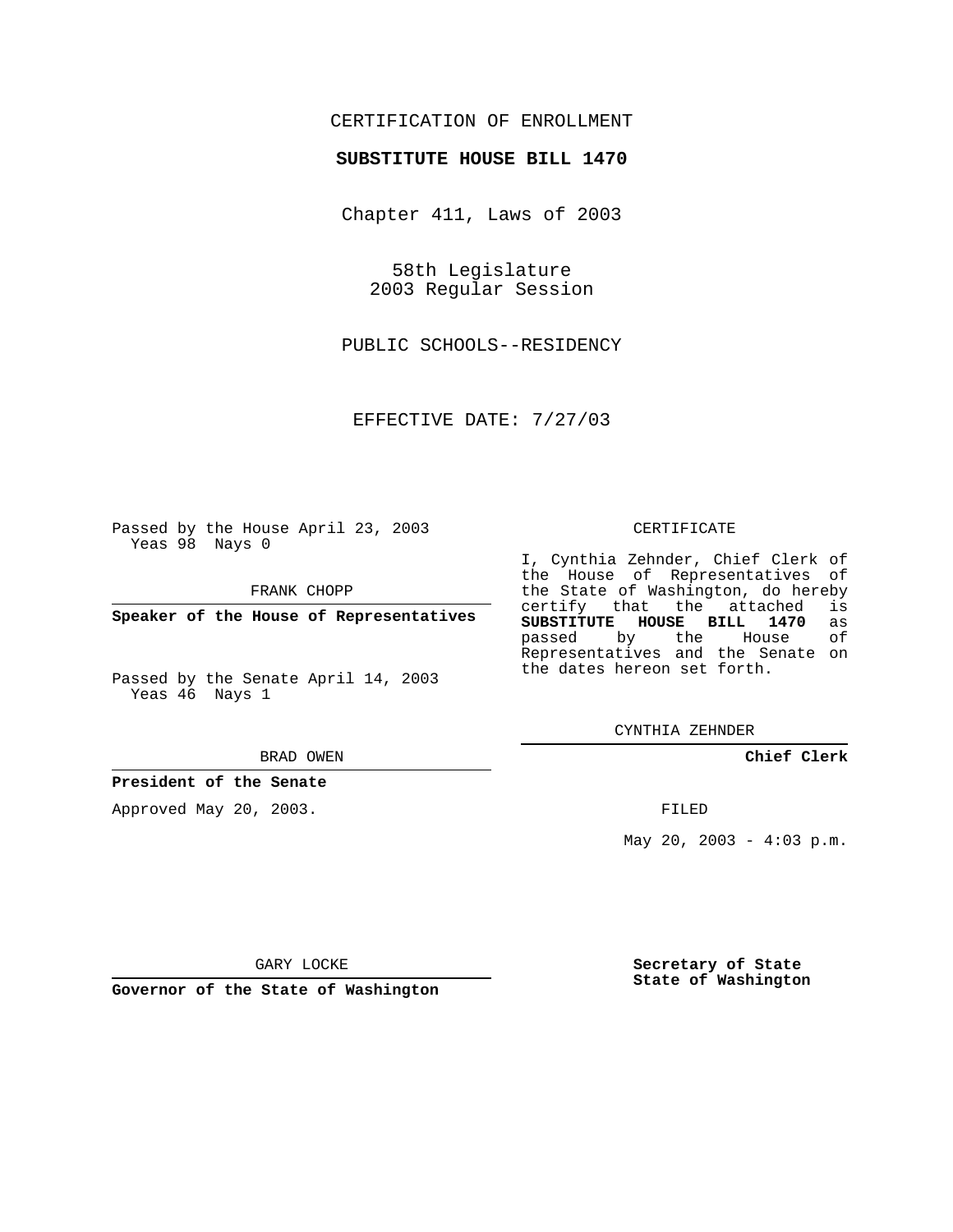# **SUBSTITUTE HOUSE BILL 1470** \_\_\_\_\_\_\_\_\_\_\_\_\_\_\_\_\_\_\_\_\_\_\_\_\_\_\_\_\_\_\_\_\_\_\_\_\_\_\_\_\_\_\_\_\_

\_\_\_\_\_\_\_\_\_\_\_\_\_\_\_\_\_\_\_\_\_\_\_\_\_\_\_\_\_\_\_\_\_\_\_\_\_\_\_\_\_\_\_\_\_

### AS AMENDED BY THE SENATE

Passed Legislature - 2003 Regular Session

# **State of Washington 58th Legislature 2003 Regular Session**

**By** House Committee on Education (originally sponsored by Representatives Cox, Haigh, Schoesler, Sump, Quall and Santos)

READ FIRST TIME 3/10/03.

 1 AN ACT Relating to residency for purposes of attending Washington 2 public schools; and amending RCW 28A.225.170.

3 BE IT ENACTED BY THE LEGISLATURE OF THE STATE OF WASHINGTON:

 4 **Sec. 1.** RCW 28A.225.170 and 1969 ex.s. c 223 s 28A.58.210 are each 5 amended to read as follows:

 (1) Any child who is of school age and otherwise eligible residing within the boundaries of any military, naval, lighthouse, or other United States reservation, national park, or national forest or residing upon rented or leased undeeded lands within any Indian reservation within the state of Washington, shall be admitted to the public school, or schools, of any contiguous district without payment of tuition: PROVIDED, That the United States authorities in charge of such reservation or park shall cooperate fully with state, county, and school district authorities in the enforcement of the laws of this state relating to the compulsory attendance of children of school age, and all laws relating to and regulating school attendance.

17 (2) Any child who is of school age and otherwise eligible, residing 18 in a home that is located in Idaho but that has a Washington address 19 for the purposes of the United States postal service, shall be